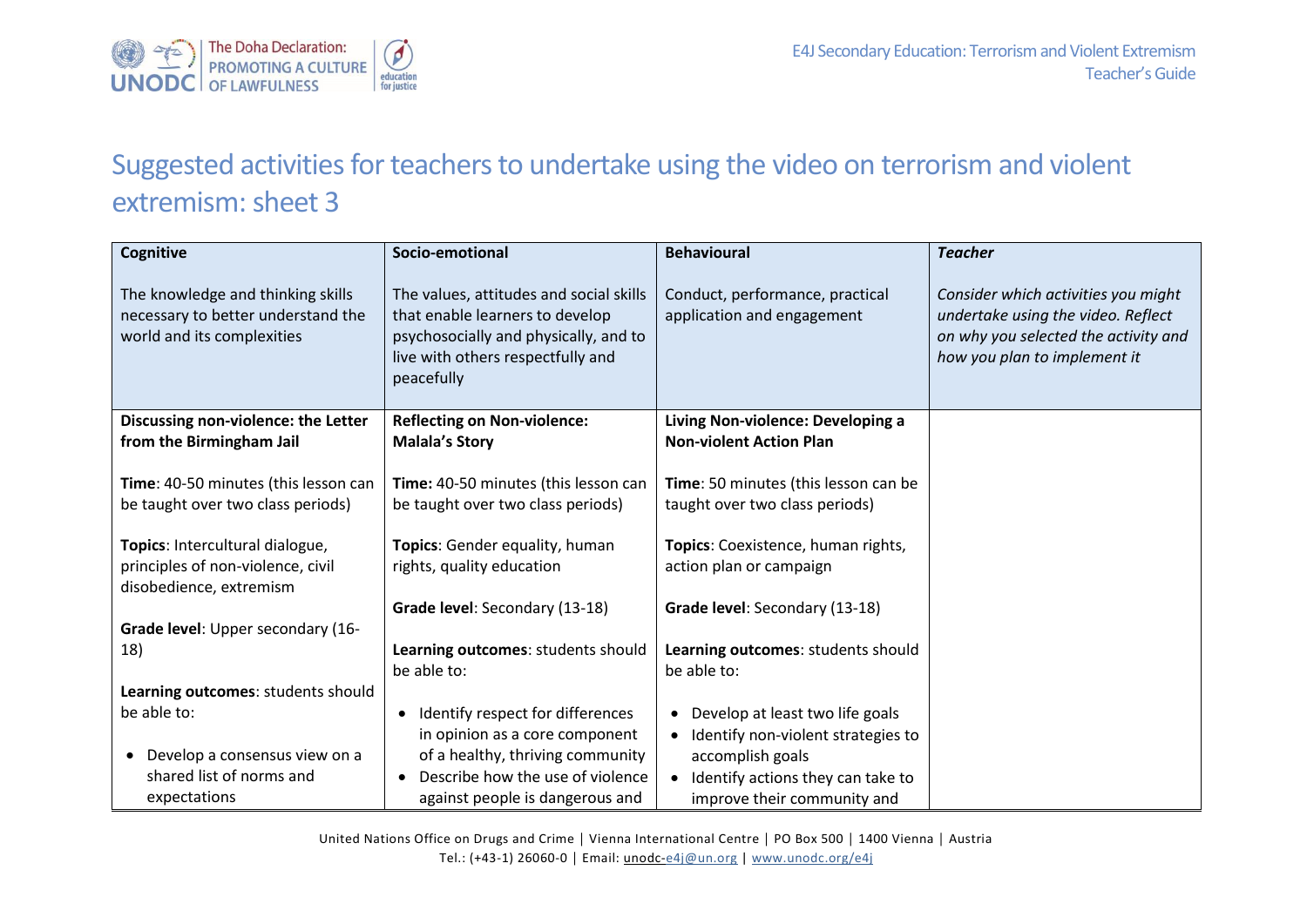

| Model strategies that encourage<br>intercultural dialogue                                                                                                                                                                                                                                                                                                       | not legitimate                                                                                                                                                                                                                                                                                                                                       | civic engagement                                                                                                                                                                                                                                                                                                                                  |  |
|-----------------------------------------------------------------------------------------------------------------------------------------------------------------------------------------------------------------------------------------------------------------------------------------------------------------------------------------------------------------|------------------------------------------------------------------------------------------------------------------------------------------------------------------------------------------------------------------------------------------------------------------------------------------------------------------------------------------------------|---------------------------------------------------------------------------------------------------------------------------------------------------------------------------------------------------------------------------------------------------------------------------------------------------------------------------------------------------|--|
| Use principles of non-violence to<br>$\bullet$<br>analyse the "Letter from the                                                                                                                                                                                                                                                                                  | <b>Materials:</b>                                                                                                                                                                                                                                                                                                                                    | <b>Materials:</b>                                                                                                                                                                                                                                                                                                                                 |  |
| Birmingham Jail"                                                                                                                                                                                                                                                                                                                                                | The video on terrorism and<br>violent extremism                                                                                                                                                                                                                                                                                                      | The video on terrorism and<br>violent extremism                                                                                                                                                                                                                                                                                                   |  |
| <b>Materials:</b>                                                                                                                                                                                                                                                                                                                                               | My Video Journal handout<br>$\bullet$<br>Malala Yousafzai's Nobel Lecture                                                                                                                                                                                                                                                                            | Six Steps for Nonviolent Social<br>$\bullet$<br>Change handout                                                                                                                                                                                                                                                                                    |  |
| The video on terrorism and<br>$\bullet$<br>violent extremism                                                                                                                                                                                                                                                                                                    | The transcript of Malala<br>Yousafzai's Nobel Lecture                                                                                                                                                                                                                                                                                                | • Six Principles of Nonviolence<br>handout                                                                                                                                                                                                                                                                                                        |  |
| My Video Journal handout<br>The discussion guide on the<br>$\bullet$<br>Letter from Birmingham Jail                                                                                                                                                                                                                                                             | Book (optional) (recommend for<br>students aged 13-18): Yousafzai,<br>M., and Lamb, C., I am Malala:                                                                                                                                                                                                                                                 | Description:                                                                                                                                                                                                                                                                                                                                      |  |
| The King Centre Glossary on<br>$\bullet$<br>Nonviolence<br>• The Six Principles of Nonviolence                                                                                                                                                                                                                                                                  | The Girl Who Stood up for<br>Education and Was Shot by the<br>Taliban (2013)                                                                                                                                                                                                                                                                         | • In this lesson, the students<br>develop a non-violent action<br>plan. The following elements                                                                                                                                                                                                                                                    |  |
| handout                                                                                                                                                                                                                                                                                                                                                         | Book (optional) (recommended<br>for lower-level readers):                                                                                                                                                                                                                                                                                            | should be included:<br>Description of goals                                                                                                                                                                                                                                                                                                       |  |
| Description:<br>• This lesson is part of a series of<br>three lessons on non-violence or<br>civil disobedience. The first<br>lesson prepares the students to<br>read and engage in a healthy<br>discussion about a figure that<br>has used non-violence to<br>address a controversial,<br>ideological or political issue.<br>• After viewing the video, ask the | Yousafzai, M., and McCormick,<br>P., Malala: My Story of Standing<br>Up for Girls' Rights (2018)<br>Description:<br>• After watching the video and<br>engaging in the debriefing<br>exercises detailed in module<br>four, ask the students how<br>might the terrorists in the video<br>have addressed their issues<br>without resorting to violence? | $\circ$<br>Identification of non-violent<br>$\circ$<br>strategies to accomplish<br>goals<br>Identification of actions that<br>$\circ$<br>can be taken to improve<br>oneself and the community<br>Incorporation of ideas<br>$\circ$<br>contained in the Six Steps for<br>Nonviolent Social Change<br>and Six Principles of<br>Nonviolence handouts |  |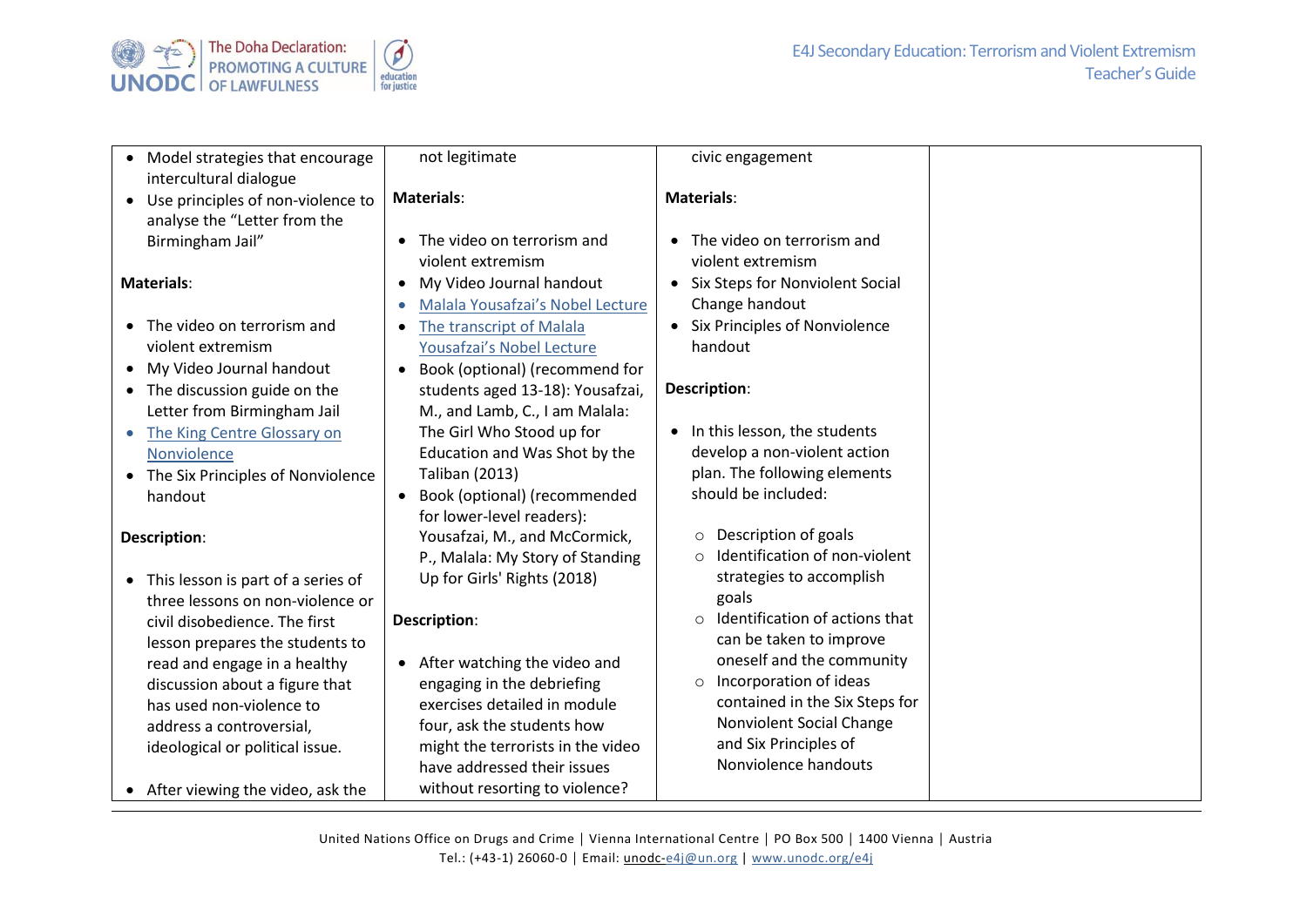

| students develop a list of          |                                                 | $\circ$ Sharing of student non- |  |
|-------------------------------------|-------------------------------------------------|---------------------------------|--|
| attributes that make for a          | While it is not clear in the video<br>$\bullet$ | violent action plans            |  |
| healthy discussion. This may        | why the men resorted to                         |                                 |  |
| include listening carefully, asking | planting a bomb in an airport,                  |                                 |  |
| good questions and keeping an       | ask the students to think of ways               |                                 |  |
| open mind. The students can         | to address problems or issues                   |                                 |  |
| record their ideas in their My      | without resorting to violence.                  |                                 |  |
| Video Journals.                     |                                                 |                                 |  |
|                                     | Ask the students to record their<br>$\bullet$   |                                 |  |
| • As a class, share, discuss and    | ideas in their My Video Journal.                |                                 |  |
| compile a list of shared norms or   |                                                 |                                 |  |
| expectations for the discussion.    | Ask the students to listen to<br>$\bullet$      |                                 |  |
| For example, using "I"              | Malala Yousafzai's Nobel                        |                                 |  |
| statements when you disagree is     | Lecture.                                        |                                 |  |
| more productive than using          |                                                 |                                 |  |
| "You" statements (e.g., "I          | The students can also read and<br>$\bullet$     |                                 |  |
| disagree with that statement" is    | discuss the two books listed                    |                                 |  |
| more helpful than "You are          | above.                                          |                                 |  |
| wrong about that"). Being non-      |                                                 |                                 |  |
| judgmental also helps stimulate     | With the students, explore how<br>$\bullet$     |                                 |  |
| dialogue.                           | power, politics, and ideology can               |                                 |  |
|                                     | result in extremism, as in the                  |                                 |  |
| • Distribute the discussion guide   | case of Malala Yousafzai. Discuss               |                                 |  |
| on the "Letter from Birmingham      | how one event can alter the                     |                                 |  |
| Jail". The students may need        | course of your life and the                     |                                 |  |
| help with the terms and ideas in    | course of history.                              |                                 |  |
| the letter. The students may also   |                                                 |                                 |  |
| listen to the audio version of the  | Invite the students to write a<br>$\bullet$     |                                 |  |
| letter.                             | brief memoir or essay about a                   |                                 |  |
|                                     | time when something profound                    |                                 |  |
| • Before the discussion, take a few | happened to them or their                       |                                 |  |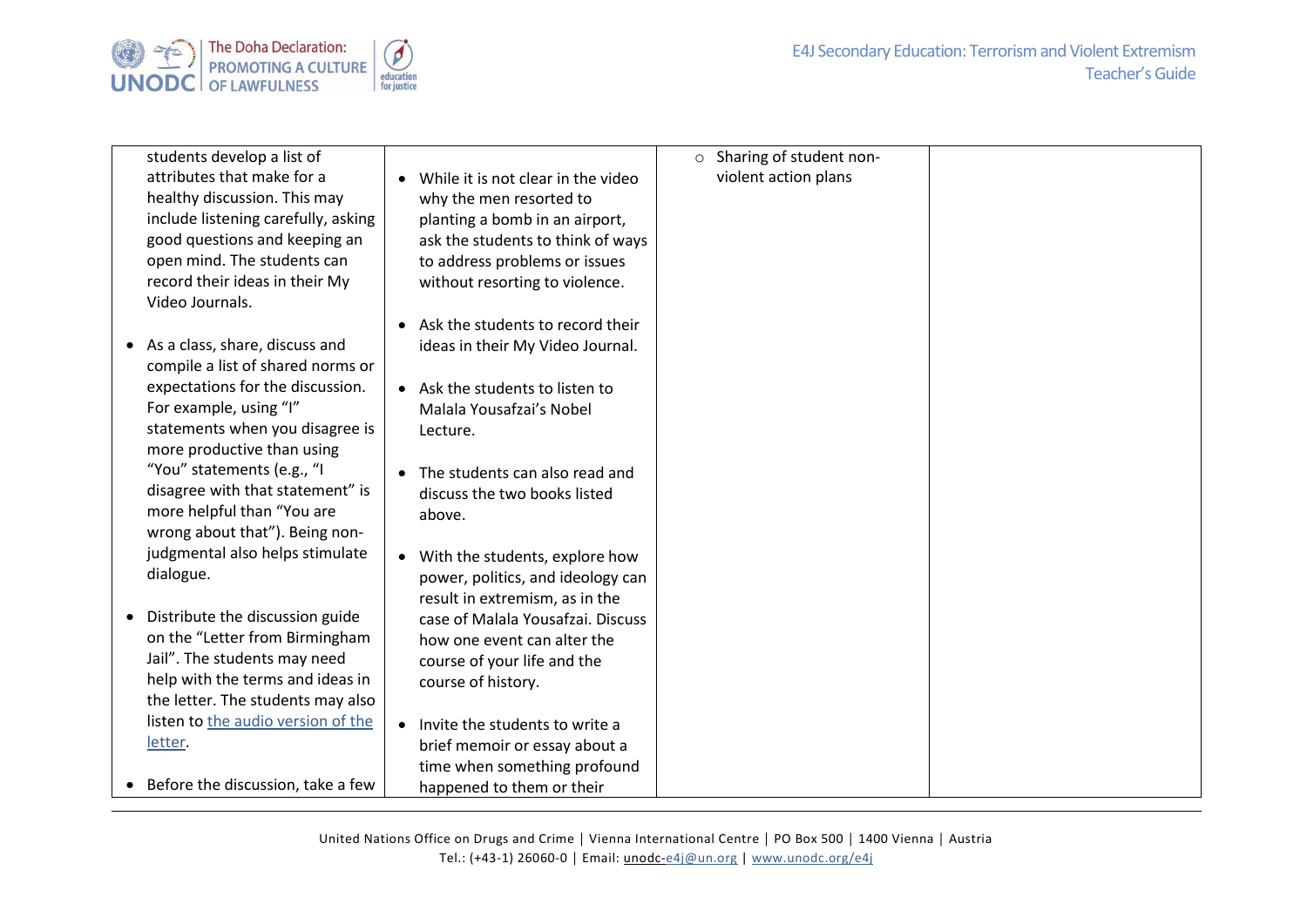

| minutes to explain the wider            | families. The incident can be                  |  |
|-----------------------------------------|------------------------------------------------|--|
| context of the Civil Rights             | personal, such as a family or a                |  |
| Movement in the United States           | school event. The incident can                 |  |
| of America. The King for Kids           | also be related to a local,                    |  |
| resource at Stanford University         | national or global event like                  |  |
| can provide helpful background          | terrorism, climate change or a                 |  |
| information.                            | disaster. They should include                  |  |
|                                         | how they coped with the event.                 |  |
| Engage the students by inviting         |                                                |  |
| them to read the letter or to           | If they want to, the students can<br>$\bullet$ |  |
| listen to the audio version while       | share their events.                            |  |
| reading the letter. The letter is       |                                                |  |
| long so the students can be             |                                                |  |
| divided into groups and assigned        |                                                |  |
| parts of the text.                      |                                                |  |
|                                         |                                                |  |
| Discuss and respond to the<br>$\bullet$ |                                                |  |
| questions in the handout.               |                                                |  |
|                                         |                                                |  |
| <b>Extension:</b>                       |                                                |  |
|                                         |                                                |  |
| • To expose the students to             |                                                |  |
| different viewpoints, select two        |                                                |  |
| or three readings on the same           |                                                |  |
| topic that highlight different          |                                                |  |
| perspectives.                           |                                                |  |
|                                         |                                                |  |
| • A list of alternative readings and    |                                                |  |
| audio are provided below.               |                                                |  |
| Teachers are also encouraged to         |                                                |  |
| include readings from local             |                                                |  |